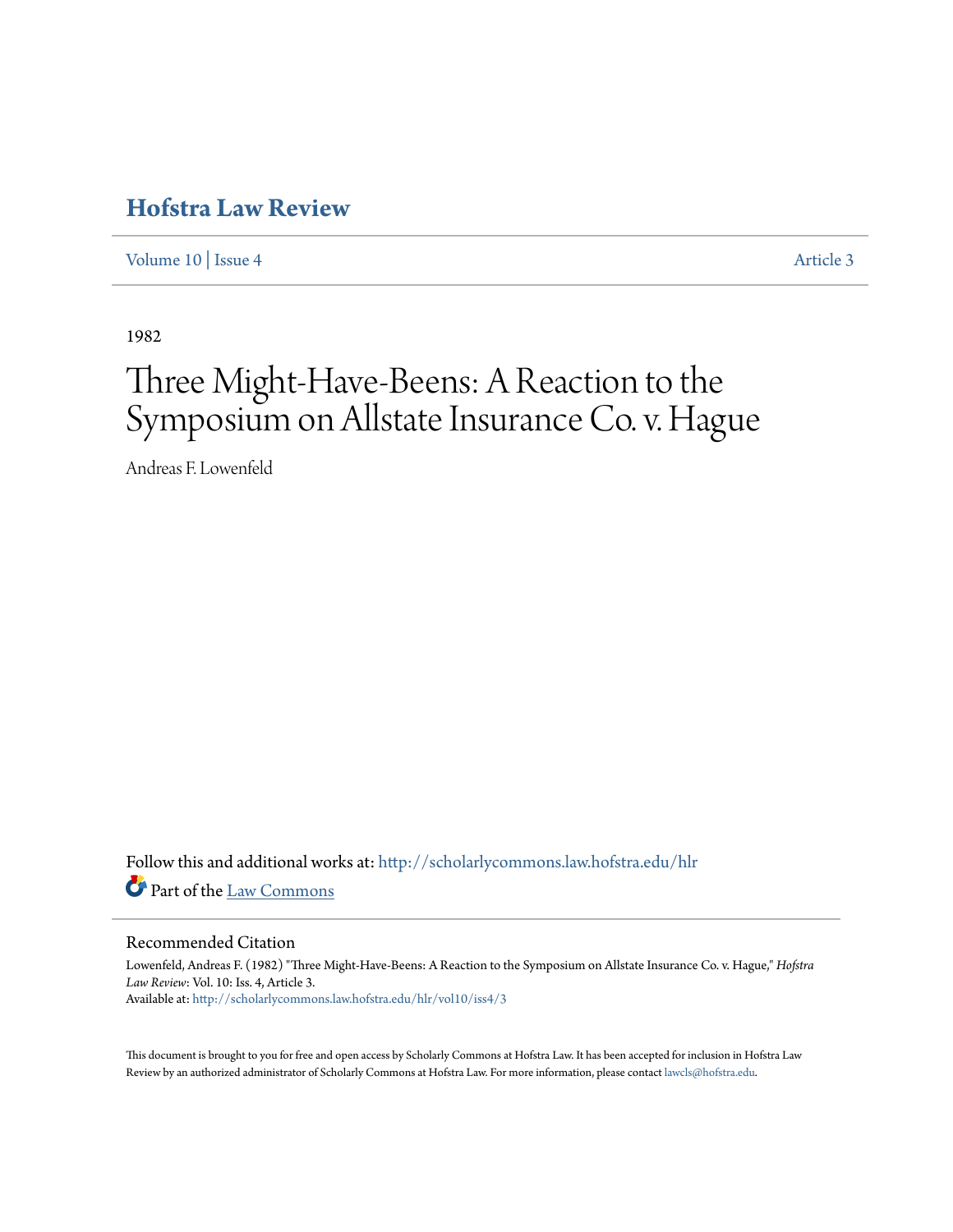### THREE MIGHT-HAVE-BEENS: A REACTION TO THE SYMPOSIUM ON *ALLSTATE INSURANCE CO. V HAGUE*

#### *Andreas F. Lowenfeld\**

Judged by the amount of stimulating, informed, and nonrepetitive comment it generated, *Allstate Insurance Co. v. Hague'* must have been a great case. If not quite like *Marbury v. Madison2* or *Erie Railroad v. Tompkins,\$ Hague* has nevertheless proved to be a rich field in which to sow, till, and harvest legal ideas—about justice, about federalism, about courts and legislatures, teachers and students, themes and anti-themes. Having had the good fortune to represent Mrs. Hague before the Supreme Court, I thought it was the better part of valor to stay out of the free-for-all among the conflicts cognoscenti that the case produced in the pages of this *Review*,<sup>4</sup> at least in the first round. I could thus enjoy the compliments both of those who agreed with the result and those who implied that advocacy had overcome right and reason. The high quality of the contributions to the symposium (plus the prodding of the editors) have led me to reconsider my abstention and to offer this brief response to three of the papers.

#### I. **VON** MEHREN AND **TRAUTMAN**

Professors von Mehren and Trautman regret that the Supreme Court took the case at all, and wish that even after argument the Court had dismissed the writ of certiorari as improvidently granted.<sup>5</sup> I was prepared to respond to that suggestion, had it been raised at

- 2. 5 U.S. (1 Cranch) **137** (1803).
- 3. 304 U.S. 64 (1938).

#### 1045

**<sup>\*</sup>** Charles L. Denison Professor of Law, New York University. A.B., 1951, LL.B., **1955,** Harvard University.

**<sup>1.</sup>** 449 **U.S. 302 (1981).**

*<sup>4.</sup> Symposium: Choice-of-Law Theory After* Allstate Insurance Co. v. Hague, 10 HoF-STRA L. REV. (1981).

*<sup>5.</sup> See* von Mehren & Trautman, *Constitutional Control of Choice of Law: Some Reflections on* Hague, **10 HOFSTRA** L. REv. **35, 35 (1981).**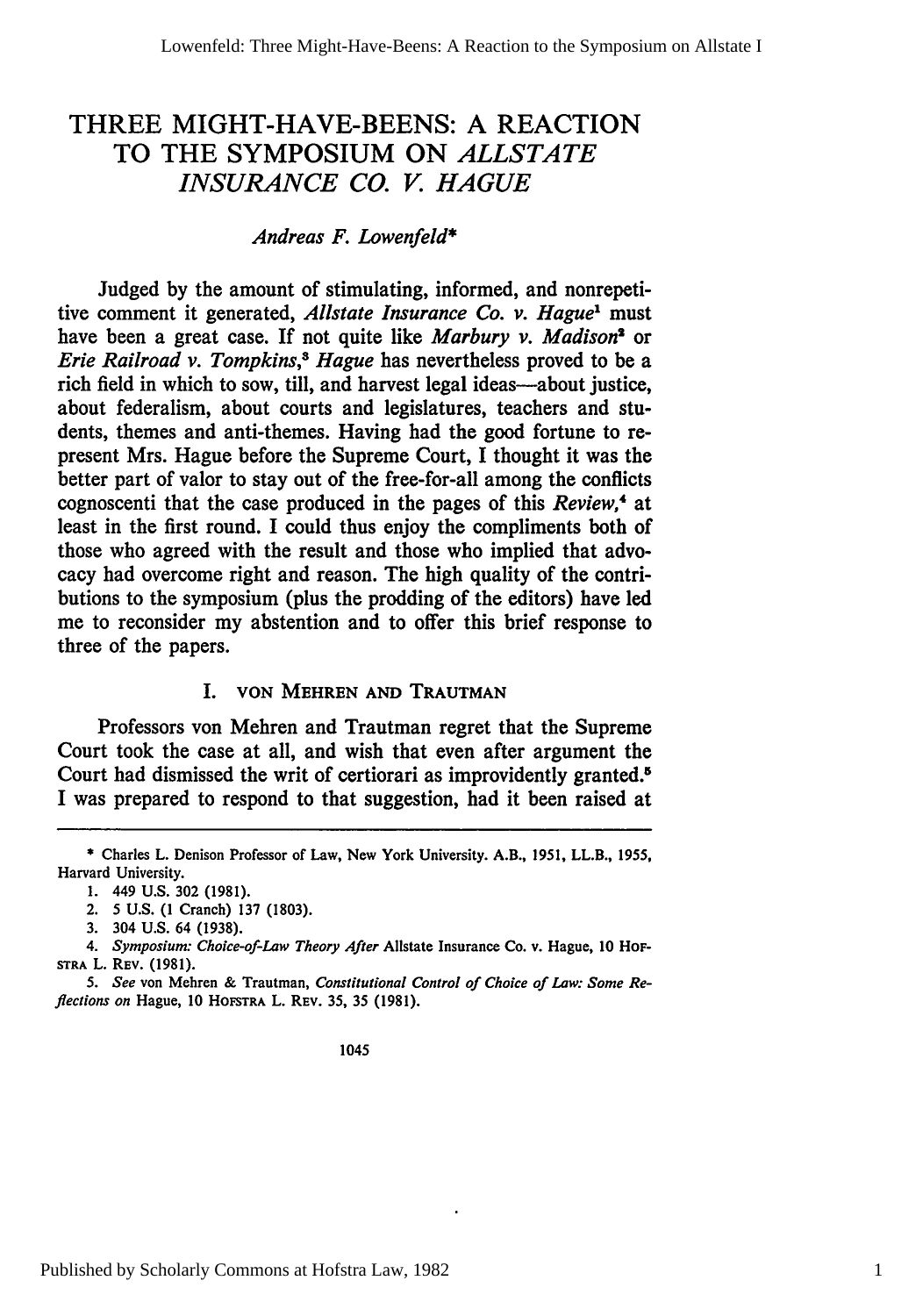oral argument. It seemed to me that the Court was altogether justified in addressing the question of its supervision over state court choice-of-law practice in the light of the four judicial jurisdiction cases it had decided in the period 1977-80,<sup>6</sup> as well as the new look at full faith and credit in connection with workers' compensation awards.7 One might ask why *Hague* was a better vehicle for Supreme Court consideration of choice of law than, say, *Rosenthal v. Warren<sup>8</sup>* or *O'Connor v. Lee-Hy Paving Corp.*,<sup>9</sup> in both of which the Court had denied certiorari. But both *Rosenthal* and *O'Connor* involved issues of judicial jurisdiction as well as choice of law,10 and with the benefit of hindsight, at least, one can infer that had the Court agreed to hear either or both of those cases, the permissible range of state choice of law would probably not have been illuminated. Moreover, when the Court last considered a state choice-oflaw case unencumbered by jurisdictional problems<sup>11</sup> the conflicts revolution had not yet run its course; *Babcock v. Jackson*<sup>12</sup> was only a year old, and the *Restatement (Second) of Conflict of Laws* was just over half way along the path from inception to publication. It seems to be altogether fitting that the Supreme Court consider state choice of law every ten or fifteen years, as it considers other aspects of our always evolving federalism.

The fact that the Court does not now agree with Professors von Mehren and Trautman that the burden should be on state courts to justify any departure from what they regard as generally accepted norms of choice of law is not, **I** submit, grounds for total abstention **by** the Court from thinking about the subject. The Court did think about the subject and gave a clear answer: State choice of law is not unfettered, but the burden is on those who would invoke the Constitution against choice of law **by** state courts (or **by** federal courts in diversity cases) to show outrageous or arbitrary action. That answer is far from meaningless, especially since (as **I** read the opinions) it

**11.** Clay v. Sun Ins. Office, Ltd., **377 U.S. 179** (1964).

12. 12 **N.Y.2d** 473, **191 N.E.2d 279,** 240 **N.Y.S.2d** 743 **(1963).**

**<sup>6.</sup>** Rush v. Savchuk, 444 **U.S. 320 (1980);** World-Wide Volkswagen Corp. v. Woodson, 444 **U.S. 286 (1980);** Kulko v. Superior Court, 436 **U.S.** 84 **(1978);** Shaffer v. Heitner, 433 **U.S. 186 (1977).**

**<sup>7.</sup>** Thomas v. Washington Gas Light Co., 448 **U.S. 261 (1980).**

**<sup>8.</sup>** 475 **F.2d** 438 **(2d** Cir.), *cert. denied,* 414 **U.S. 856 (1973).**

**<sup>9. 579</sup> F.2d** 194 **(2d** Cir.), *cert. denied,* 439 **U.S.** 1034 **(1978).**

**<sup>10.</sup>** Indeed in *O'Connor* the petition for certiorari raised only the jurisdictional question, based on attachment of the defendant's insurance policy in New York. *See* Lee-Hy Paving Corp. v. O'Conner, 439 **U.S.** 1034, 1034 **(1978)** (Powell, **J.,** dissenting from denial of certiorari).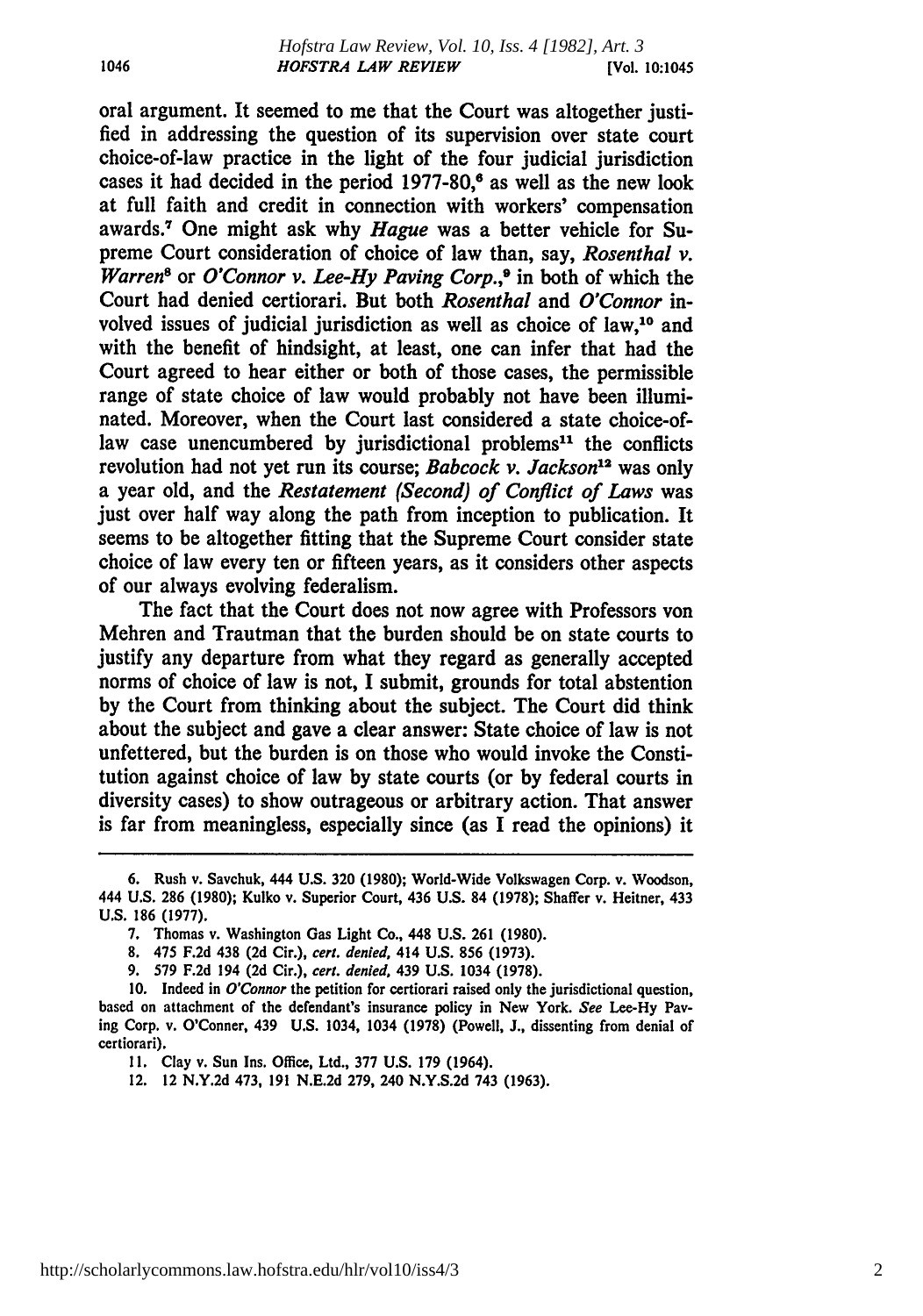has the unanimous support of all eight of the Justices who heard the case. 13

#### II. **REESE**

Professor Reese does not regret that the case was decided, only its outcome. It was, he contends, an opportunity lost.<sup>14</sup> I wondered as I read his piece just what that opportunity was. It was not, Reese concedes, to right an injustice to the insurer;<sup>15</sup> nor "to lay down detailed rules" of choice of law;<sup>16</sup> nor even to define "state interests" for choice-of-law purposes.<sup>17</sup> It turns out that the lost opportunity was "to adopt guidelines for determining what necessary federal limitations to impose upon the power of a state to apply its law to foreign facts."<sup>18</sup>

Would the opportunity have been seized to Professor Reese's satisfaction if Justice Powell had been able to persuade two more Justices to join in his opinion? I must say that I fail to see how, unless the Court had said, for example, that for this purpose postoccurrence events do not count, or that plaintiff's domicile does not count, or (least likely) that aggregation of contacts is impermissible.

Professor Reese's aim seems more subtle. It is not so much whether Minnesota had sufficient interest to decide the controversy under its own law, but whether it had sufficient interest to frustrate Wisconsin's interest. He puts the case of spouses resident in state  $X$ who procure a divorce in state  $Y$  on the basis of personal jurisdiction (without any assertion or requirement of domicile), and on the basis of *Y's* more liberal divorce law. He argues that *X's* interest is impaired and *Y's* interest is insignificant; therefore it "seems highly probable" that the application by  $Y$ 's courts of  $Y$ 's law would be unconstitutional.<sup>19</sup> Perhaps this is right, as Judge Hastie suggests in

- **18.** *Id.* at 201-02.
- **19.** *Id.* at **196.**

**1982]**

**<sup>13.</sup>** *See Hague,* 449 **U.S. 307;** *Id.* at **323** (Stevens, **J.,** concurring); *id.* at **332** (Powell, **J.,** dissenting). The answer is not new, of course. For example, in his opinion for the Court in Alaska Packers Ass'n v. Industrial Accident Comm'n, 294 **U.S. 532,** 547-48 **(1935),** Justice Stone said: *"Prima* **facie** every state is entitled to enforce in its own courts its own statutes, lawfully enacted. One who challenges that right **. . .** assumes the burden of showing, upon some rational basis, that of the conflicting interests involved those of the foreign state are superior to those of the forum."

<sup>14.</sup> Reese, *The* Hague *Case: An Opportunity Lost,* **10 HosTRA** L. REv. **195 (1981).**

**<sup>15.</sup>** *See id.* at **197.**

**<sup>16.</sup>** *See id.* at 201.

**<sup>17.</sup>** *See id.* at 200.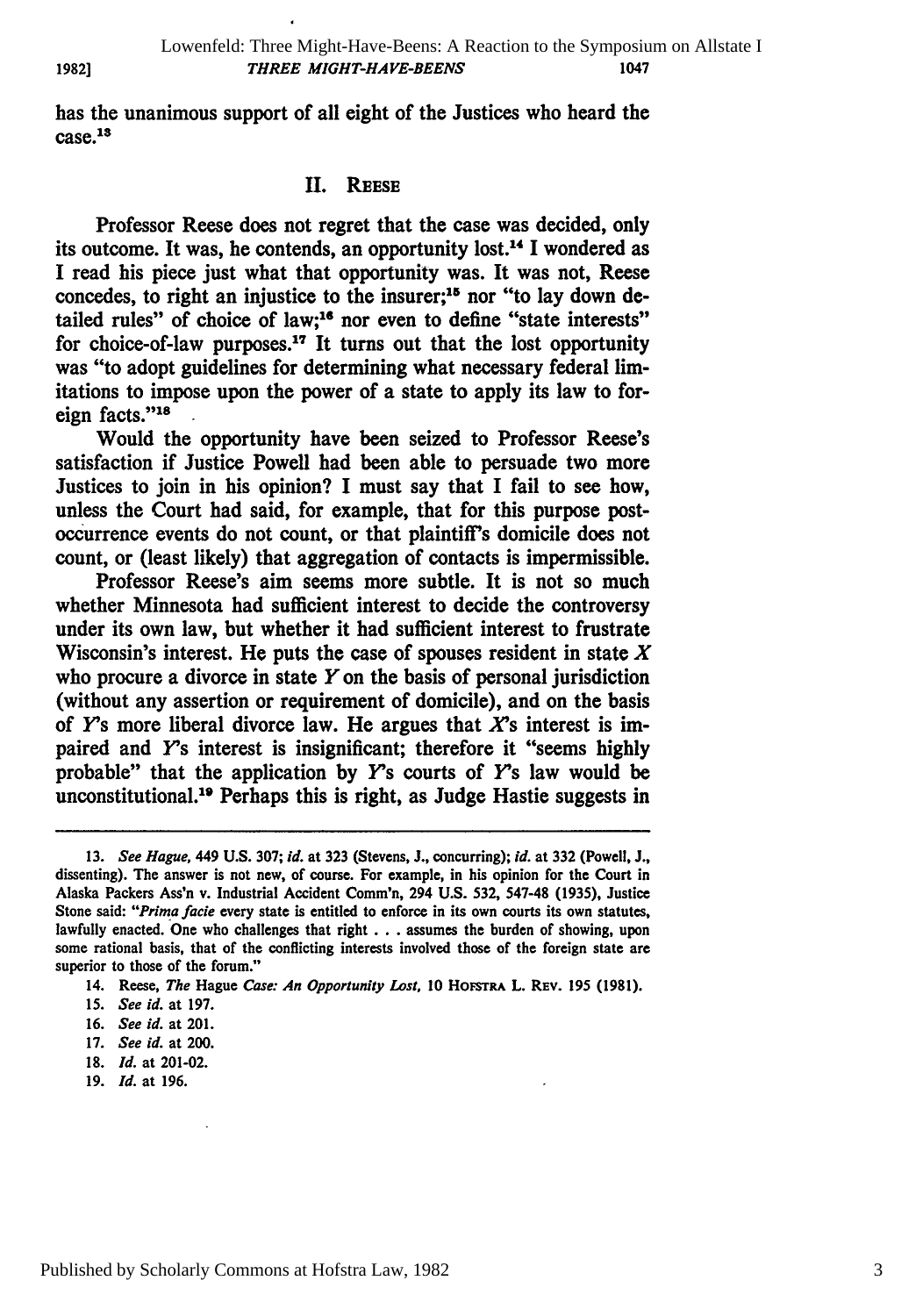his dissent, cited by Reese,<sup>20</sup> in *Alton v. Alton.*<sup>21</sup> I say "perhaps" because the conclusion depends on an ancient but declining assumption that the state has an interest in the marriage of its domiciliaries that goes beyond registration and dispute settlement. In other words, as "grounds" for divorce give way in more. and more states to consent as a permissible basis for dissolution of a marriage, the concept that *X's* interest, even in this deeply felt subject, generates a constitutional imperative that Y must respect becomes less persuasive. But the point is raised here only for comparison. State  $X$  may have an interest in the nonrecovery of its citizen, Mrs. Jones, in her action for divorce against Mr. Jones in state  $Y$ ; the idea that state  $X$  (Wisconsin) has an interest in the nonrecovery of its citizen (at the time of her husband's death) in a transitory action against an insurance company brought in state  $Y$  on account of that death is wholly unpersuasive.

I have elsewhere talked and written about what **I** regard as real state interests in law suits, typically in public law cases such as embargoes under the Trading With the Enemy Act, government-initiated antitrust or securities fraud cases, and so on.<sup>22</sup> Criminal cases, though rarely involving choice of law, usually involve a genuine state interest. Even in controversies where the state has no real involvement, interest analysis can serve a useful purpose in identifying false conflicts and sometimes in resolving true ones, provided one remembers that we are dealing essentially in metaphors. To forget this, and talk oneself into believing that Wisconsin is offended in a constitutional sense if its law is not applied to an insurance contract made in its territory, does violence, I submit, both to interest analysis and to the Constitution.<sup>23</sup>

With all respect to Professor Reese, who has been a mentor to me and to a whole generation of conflicts specialists and whose labors as a Restater **I** am just beginning to appreciate fully, I do not see the opportunity that he says was lost. Even Justice Story, who loved conflict of laws as he did the United States Constitution, never (so far as **I** can discover) cited the latter in support of his views of

1048

<sup>20.</sup> *Id.* at **196 n.ll.**

<sup>21.</sup> **207 F.2d 667, 685 (3d** Cir. **1953)** (Hastie, **J.,** dissenting).

<sup>22.</sup> Lowenfeld, *Public Law in the International Arena: Conflict of Laws, International Law, and Some Suggestions for their Interaction,* **163 RECUEIL DES** COuRs **311** (Hague Academy of International Law **1979).**

**<sup>23.</sup>** Compare the debate between Judge Kaufman (writing for the majority) and Judge Friendly (writing for the dissent) in Pearson v. Northeast Airlines, Inc., **309 F.2d 553 (2d** Cir. **1962)** (en bane), *cert. denied,* **372 U.S. 912 (1963).**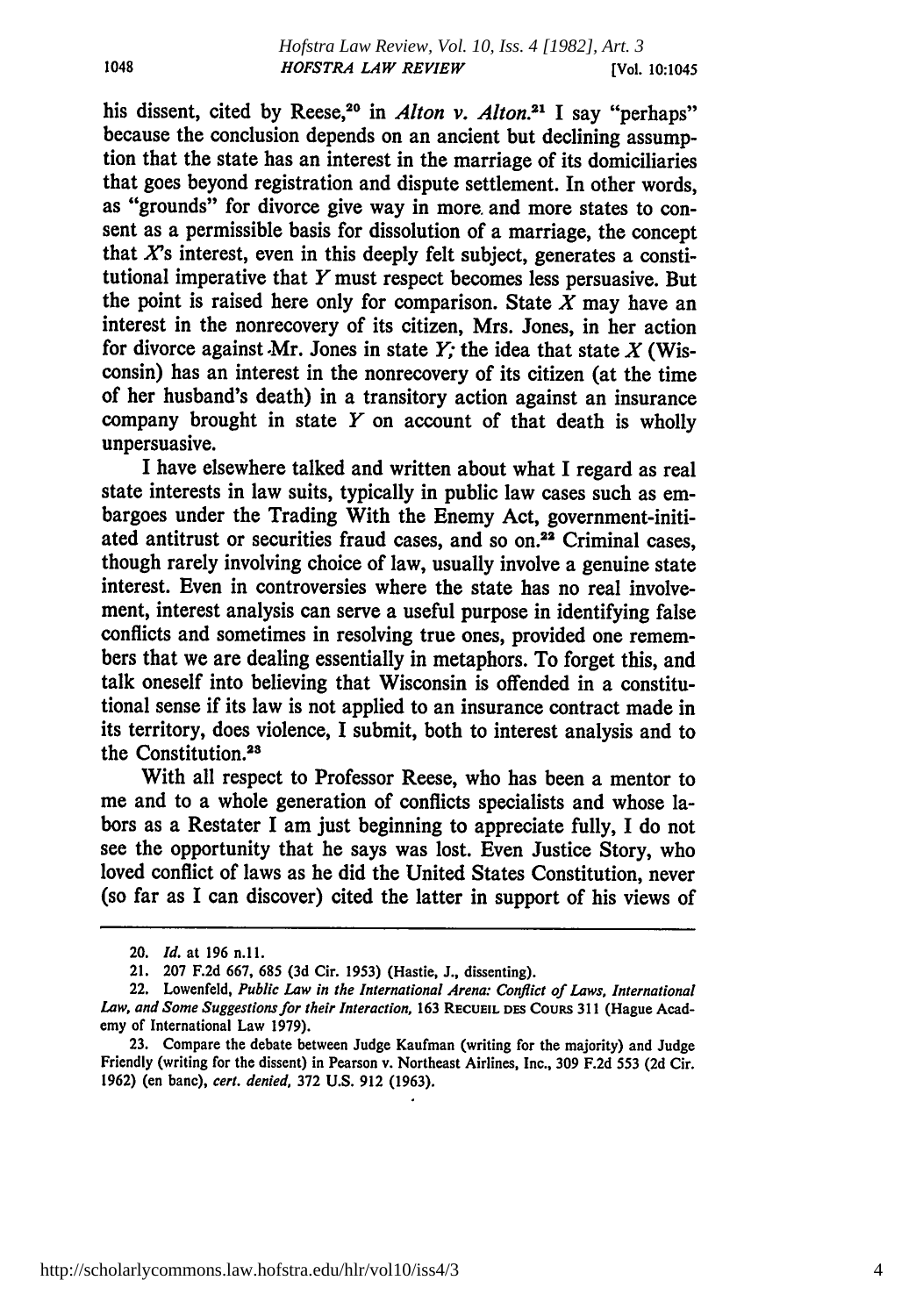the former. We are not ready to constitutionalize choice of law in this country as we have done with so much of the rest of our law, and I doubt that we ever will be.

#### III. **SILBERMAN**

Professor Silberman agrees that the constitutionalization of the choice-of-law process is unjustified.<sup>24</sup> But, she says, "basic choice-oflaw limitations can and should be imposed upon the states as a matter of federal law,"<sup>25</sup> by which she means not statutory but common law. She feels ill at ease in the choice-of-law game without an umpire,26 and she wants to do something about it.

I have a certain sympathy for Silberman's longing. I can imagine Marshall or Story taking the position that conflict of laws is common law and that the Supreme Court's vision of that law is binding on the states, though **I** know of no decision that contained such a suggestion. What I cannot imagine is how a case like *Hague* could have been presented to the Supreme Court in **1980** on the basis that the state court had decided it wrongly, though not unconstitutionally.

It is my turn to play "might-have-been"—not in *Hague*, but four decades earlier. Suppose that the Supreme Court had granted certiorari in 1940 in *Sampson v. Channell*.<sup>28</sup> That case, it will be recalled, was the forerunner of *Klaxon Co. v. Stentor Electric Manufacturing Co., <sup>2</sup> <sup>9</sup>*and according to a report passed on **by** Professor Freund, the Supreme Court denied review because it did not think it could write as good an opinion as Judge Magruder had written for the First Circuit.30 Apart from admiration for Magruder's style, the Court may well have preferred to review a decision that seemed wrong, and *Klaxon3 <sup>1</sup>*also written **by** an ex-professor (and indeed a conflicts scholar), Judge Goodrich, became the vehicle for the

**19821**

<sup>24.</sup> Silberman, *Can the State of Minnesota Bind the Nation.?.. Federal Choice-of-Law Constraints After* Allstate Insurance Co. v. Hague, **10 HOFSTRA L. REV. 103,** 104 **(1981).**

**<sup>25.</sup>** *Id.*

**<sup>26.</sup>** *Id.* at **129.**

**<sup>27.</sup>** Justice Story in fact regarded conflict of laws as derived neither from the Constitution nor from common law, but from the law of nations. *See* **J. STORY, COMMENTARIES ON THE CONFLICT OF** LAWS, **FOREIGN AND** DOMESTIC § **9,** at **9** (lst ed. Boston 1834). His sources, accordingly, were predominantly continental, notably the Dutchman Huber.

**<sup>28. 110</sup> F.2d** 754 (1st Cir.), *cert. denied,* **310 U.S. 650** (1940).

**<sup>29. 313</sup> U.S. 487** (1941).

**<sup>30.</sup>** Freund, *Federal-State Relations in the Opinions of Judge Magruder,* **72 HARV.** L. REV. 1204, **1206-07 (1959).**

**<sup>31. 115</sup> F.2d 268 (3d** Cir. 1940), *revd,* **313 U.S. 487** (1941).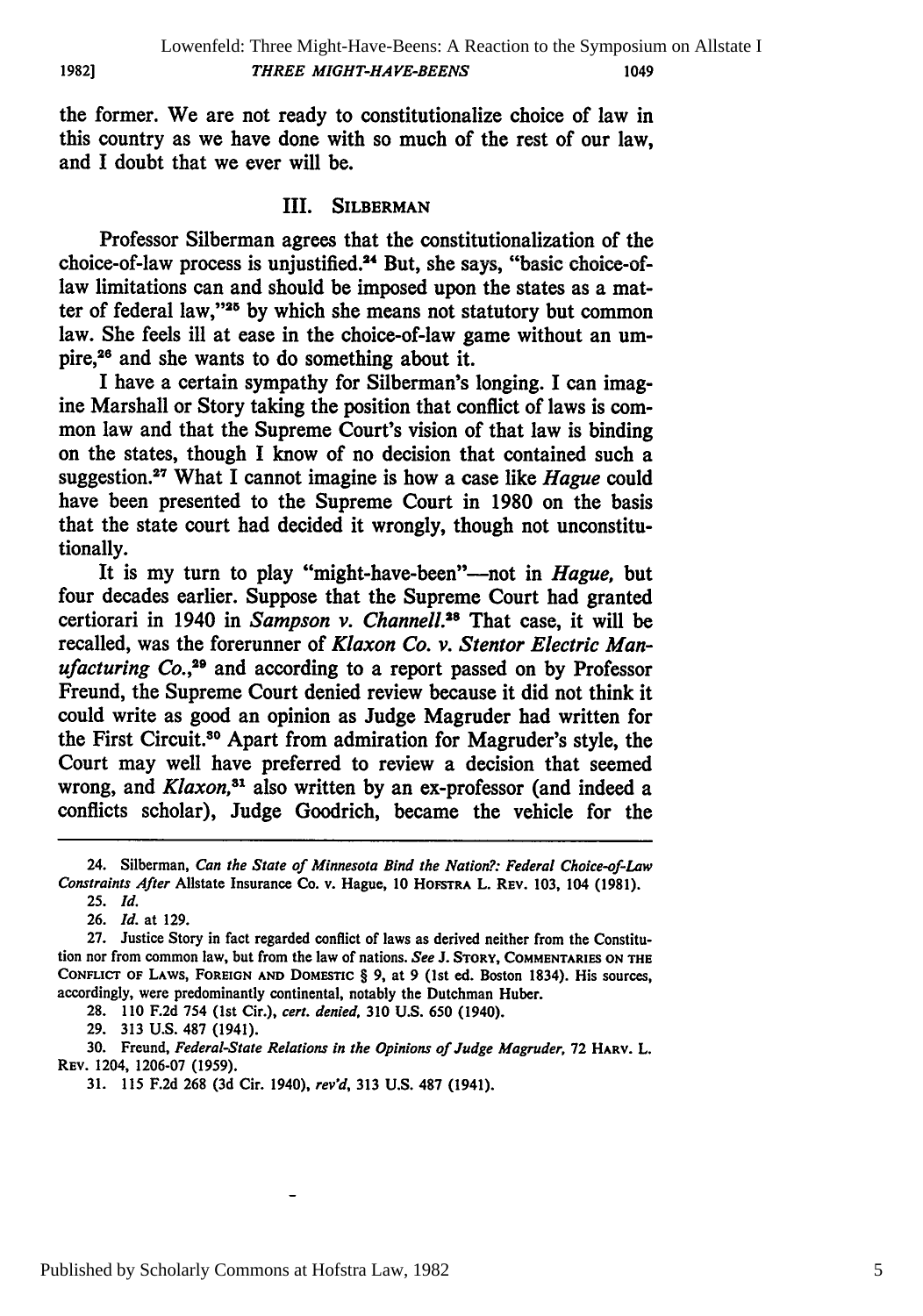Court's straightforward but not very searching application of the *Erie* doctrine to choice-of-law issues arising in diversity cases. Consider what might have happened if the Court had taken up *Sampson,* and not *Klaxon.*

*Sampson v. Channell* concerned the burden of proof of contributory negligence, an issue likely to be decisive in an action stemming from collision of two automobiles, one of whose drivers had died in the crash. The issue for which the case is generally remembered is whether the federal district court sitting in Massachusetts should ap**ply** the rule of that state-burden on the defendant--or the rule of the state of the accident, Maine-burden on the plaintiff. The decision of Judge Magruder-the stroke of brilliance that the Supreme Court could not improve upon—was that the issue was "substantive" for *Erie* purposes, even though Massachusetts characterized the question as "procedural" for choice-of-law purposes.<sup>32</sup> Judge Magruder explored a third alternative: Whether there might be a federal source of law concerning contributory negligence, for example Rule 8(c) of the then young Federal Rules of Civil Procedure,<sup>33</sup> which requires contributory negligence to be specially pleaded **by** the defendant as an affirmative defense. He concluded, it seems correctly, that Rule 8(c) relates only to pleading in the sense of raising the issue, and was not designed to allocate the burden of proof.<sup>34</sup> He also raised the question whether the Massachusetts court's application of the Massachusetts rule on burden of proof concerning an accident in Maine would be constitutional, and concluded that he knew of no decision indicating that the Supreme Court at the present time would reverse a decision of a state court in such circumstances.<sup>35</sup> As to the fourth alternative, an independent choice-of-law role for the federal courts, Judge Magruder thought that would make "the ghost of Swift v. Tyson" still walk abroad "somewhat shrunken in size, yet capable of much mischief."<sup>36</sup>

Now suppose the Supreme Court had agreed to review *Sampson* and had decided to look at the choice-of-law issue independently, undeterred by Magruder's warning about ghosts.<sup>37</sup> The Court would

**36.** *Id.* at **761** (footnote omitted).

**37.** As has often been pointed out, there was no discussion of choice of law in *Erie* itself. The Supreme Court saw the issue in *Erie* as federal general law versus Pennsylvania law,

**<sup>32. 110</sup> F.2d** at **762.**

**<sup>33.</sup> FED.** R. Civ. P. 8(c).

<sup>34.</sup> **110 F.2d** at **757.** The Supreme Court agreed three years later. Palmer v. Hoffman, **318 U.S. 109, 117** (1943).

**<sup>35. 110</sup> F.2d** at **759.**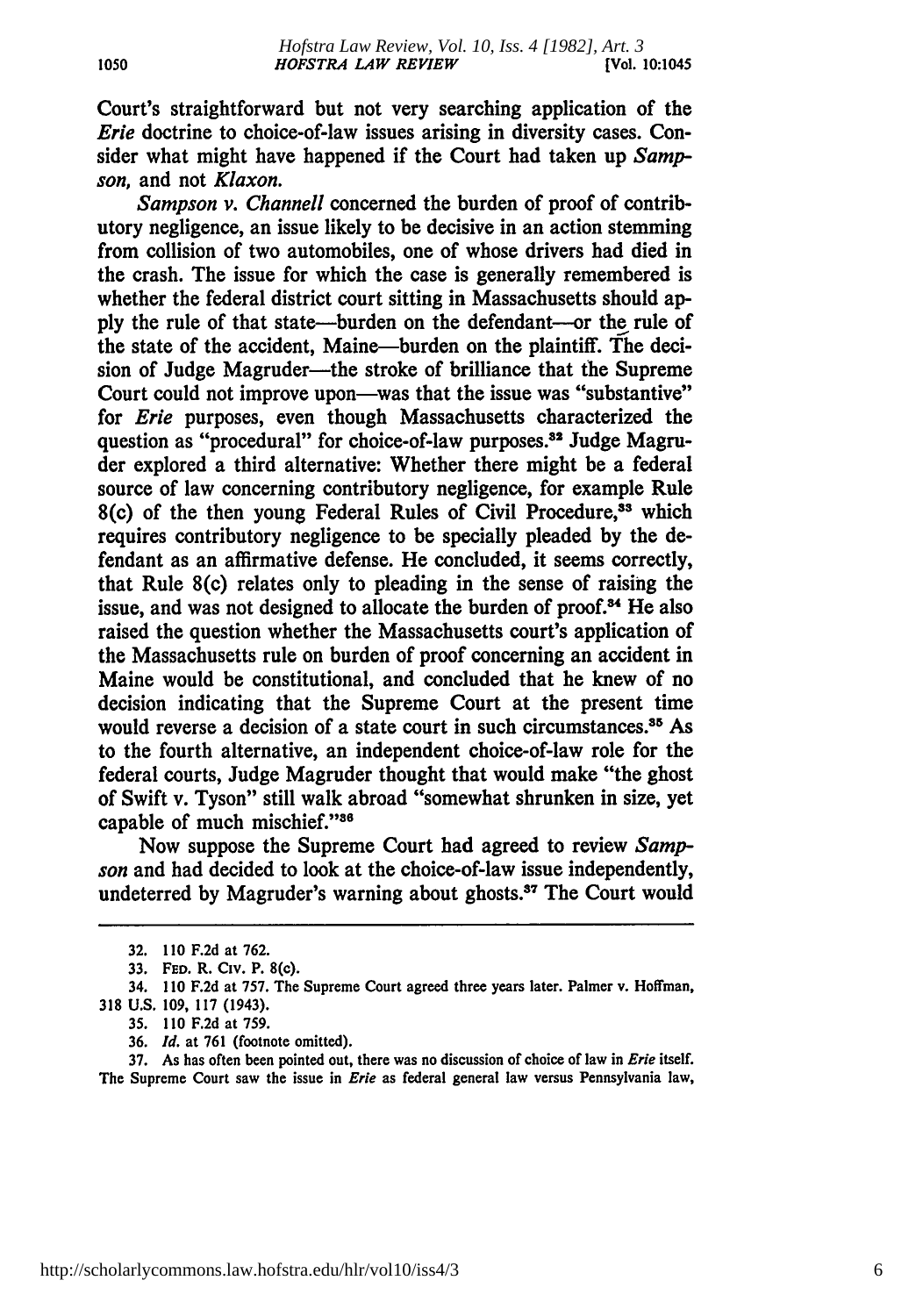probably have preferred the burden of proof of contributory negligence to follow the law otherwise applicable to the claim-here Maine, the state of the accident.<sup>38</sup> But if that proved unsound in this or a later case, the Court might have adopted a different set of guidelines, and perhaps even principles of preference. It would have been acting not under the full faith and credit clause, already abandoned for choice-of-law purposes in *Alaska Packers3 '* and *Pacific Employers*;<sup>40</sup> nor under the due process clause, which certainly would not have precluded application of either Massachusetts or Maine law in *Sampson,* but under the diversity of citizenship clause and the supervisory authority of the Court over the lower federal courts. Perhaps in the context of *Sampson,* which presented a much more interesting issue than the computation of interest involved in *Klaxon,* the Court might not have followed up Justice Brandeis' statement in *Erie* that there is no "federal general common law"<sup>41</sup> with Justice Reed's statement in *Klaxon* that it is not for the federal courts to enforce an "independent 'general law' of conflict of laws."<sup>42</sup>

To be sure, the particular potential for hometown justice inherent in modern choice-of-law techniques could not have been foreseen in 1940, the Sixth Year of the Reign of Restatement I. But the relation of diversity jurisdiction to interstate conflict-of-laws rules surely was apparent in 1940, as it was in **1787.** And if a flexible set of guidelines had emerged for such cases as *Sampson v. Channell, Wells v. Simonds Abrasive Co., 43 Pearson v. Northeast Airlines, Inc.*,<sup>44</sup> and even *Guaranty Trust Co. v. York*<sup>45</sup>—for example a presumption instead of a binding rule of conformity with state practice-the Supreme Court might have participated in the development of the choice-of-law process without being compelled to rule every zig or zag **by** a state (or lower federal) court constitutional or unconstitutional. **I** think Professor Silberman would have liked that,

45. **326 U.S. 99** (1945).

though the action had been brought in the Southern District of New York. *See Erie,* 304 **U.S** at **69.**

**<sup>38.</sup>** But Justice Jackson's efforts to make lex loci in tort cases into a constitutional principle never succeeded in commanding a majority of the Court. *See, e.g.,* First Nat'l Bank v. United Air Lines, Inc., 342 **U.S. 396,** 400 **(1952)** (Jackson, **J.,** concurring); Wells v. Simonds Abrasive Co., 345 **U.S.** 514, **520-22 (1953)** (Jackson, **J.,** dissenting).

**<sup>39.</sup>** Alaska Packers Ass'n v. Industrial Accident Comm'n, 294 **U.S. 532 (1935).**

<sup>40.</sup> Pacific Employers Ins. Co. v. Industrial Accident Comm'n, **306 U.S.** 493 **(1939).**

<sup>41.</sup> *Erie,* 304 **U.S.** at **78.**

<sup>42.</sup> *Klaxon,* **313 U.S.** at 496.

<sup>43. 345</sup> **U.S.** 514 **(1953).**

<sup>44.</sup> **309 F.2d 553 (2d** Cir. **1962)** (en banc), *cert. denied,* **372 U.S. 912 (1963).**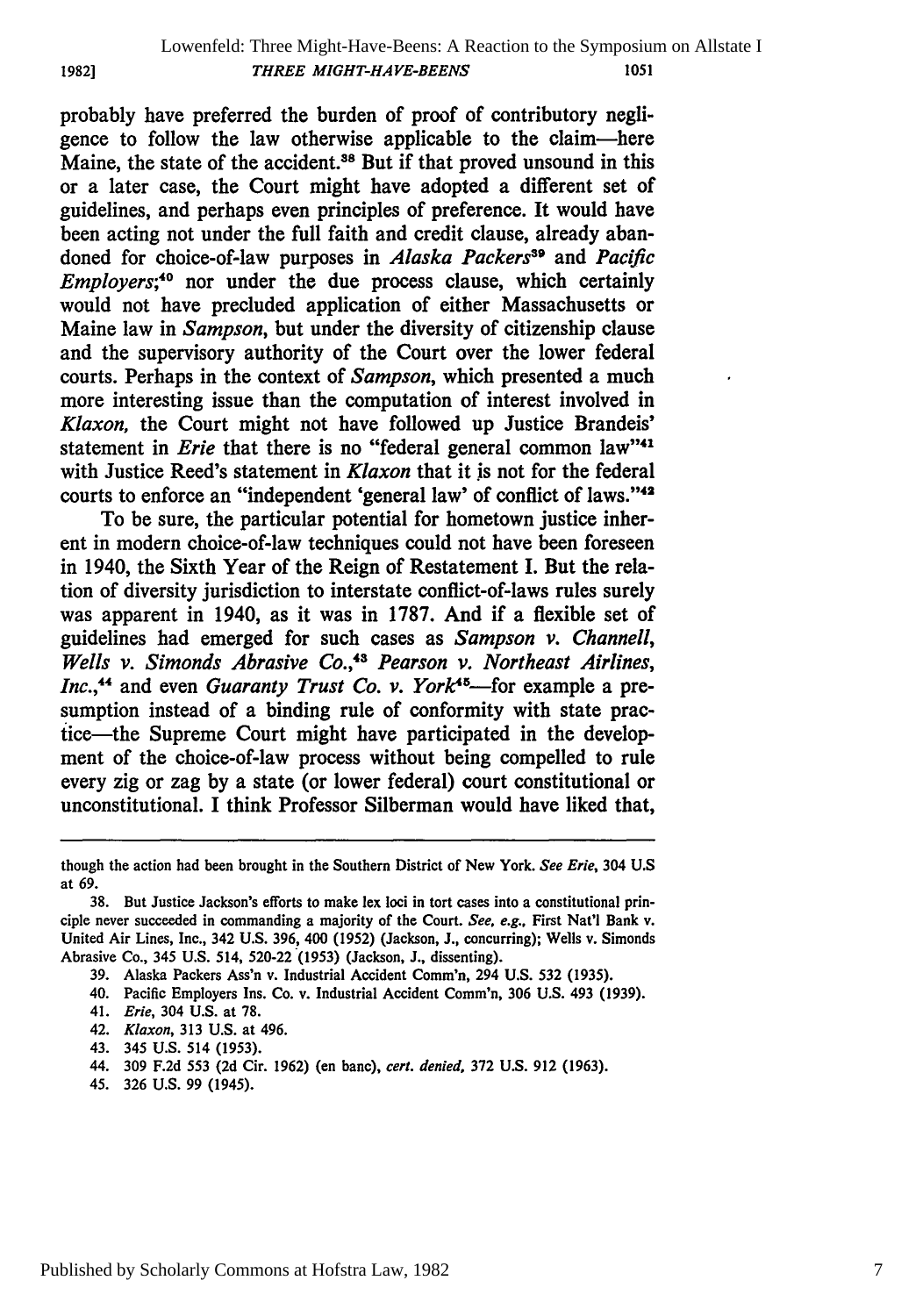and so would those who complain that modern interest analysis is too plaintiff- or home-state oriented.<sup>46</sup>

**Of** course if the Supreme Court had taken this approach, the rules for access and removal to federal courts would have become more important than they are now.<sup>47</sup> The common domicile cases, such as *Babcock v. Jackson,'8 Dym v. Gordon,'9* or *Tooker v. Lopez,50* could not have been brought in federal court. But *Hague v.* Allstate Insurance Co.<sup>51</sup> could have been, and so could most of the airline accident cases.<sup>52</sup> Cases like *Rosenthal v. Warren*<sup>53</sup> and *O'Connor v. Lee-Hy Paving Corp.*,<sup>54</sup> which were heard in the federal courts, might have been decided with less attention to how the federal courts thought the state court would come out and more attention to views of choice of law meanwhile expressed **by** the Supreme Court.

More important, **I** think, the Supreme Court would itself have viewed conflict of laws from a different perspective, and might well have had an influence in this field far greater than it has been able to exercise from the perspective only of constitutional veto. It is interesting that when not shackled **by** constitutional limits on its review of state-created actions, as in the maritime cases, the Court has been quite sensitive to modern choice-of-law approaches. For example, in a series of seaman's injury claims in the period **1953-1970,** the Supreme Court displayed a quite enlightened version of emerging contacts/interest analysis. In *Lauritzen v. Larsen,"5* the Court held that Danish rather than United States law should apply to a claim of a Danish seaman against a Danish shipping line although the seaman had signed the shipping articles (contract of employment) in New

<sup>46.</sup> Even those who would not have liked that result concede, for the most part, that it would have been constitutional. *See, e.g.,* Cavers, *The Changing Choice-of-Law Process And the Federal Courts,* **28** LAW **& CONTEMP.** PaoBs. **732, 735-37 (1963);** Hill, *The* Erie *Doctrine and the Constitution,* **53** Nw. **U.L.** REV. 541, **546-68 (1958).**

<sup>47.</sup> **A** relatively easy corrective would have been to preclude plaintiffs from bringing diversity actions in federal courts in the state of their citizenship.

<sup>48. 12</sup> **N.Y.2d** 473, **191 N.E.2d 279,** 240 **N.Y.S.2d** 743 **(1963).**

<sup>49.</sup> **16 N.Y.2d** 120, **209 N.E.2d 792, 262 N.Y.S.2d** 463 **(1965).**

**<sup>50.</sup>** 24 **N.Y.2d 569,** 249 **N.E.2d** 394, **301 N.Y.S.2d 519 (1969).**

**<sup>51. 289</sup> N.W.2d** 43 (Minn. **1978),** *affid on rehearing, id.* at **50** (Minn. **1979),** *aff'd. 449* **U.S. 302 (1981).**

**<sup>52.</sup>** *E.g.,* Kilberg v. Northeast Airlines, Inc., **9 N.Y.2d** 34, **172 N.E.2d 526,** 211 **N.Y.S.2d 133 (1961);** Griffith v. United Air Lines, Inc., 416 Pa. **1, 203 A.2d 796** (1964).

**<sup>53.</sup>** 475 **F.2d** 438 **(2d** Cir.), *cert. denied,* 414 **U.S. 856 (1973).**

<sup>54.</sup> **579 F.2d** 194 **(2d** Cir.), *cert. denied,* 439 **U.S.** 1034 **(1978).**

*<sup>55.</sup>* 345 **U.S. 571 (1953).**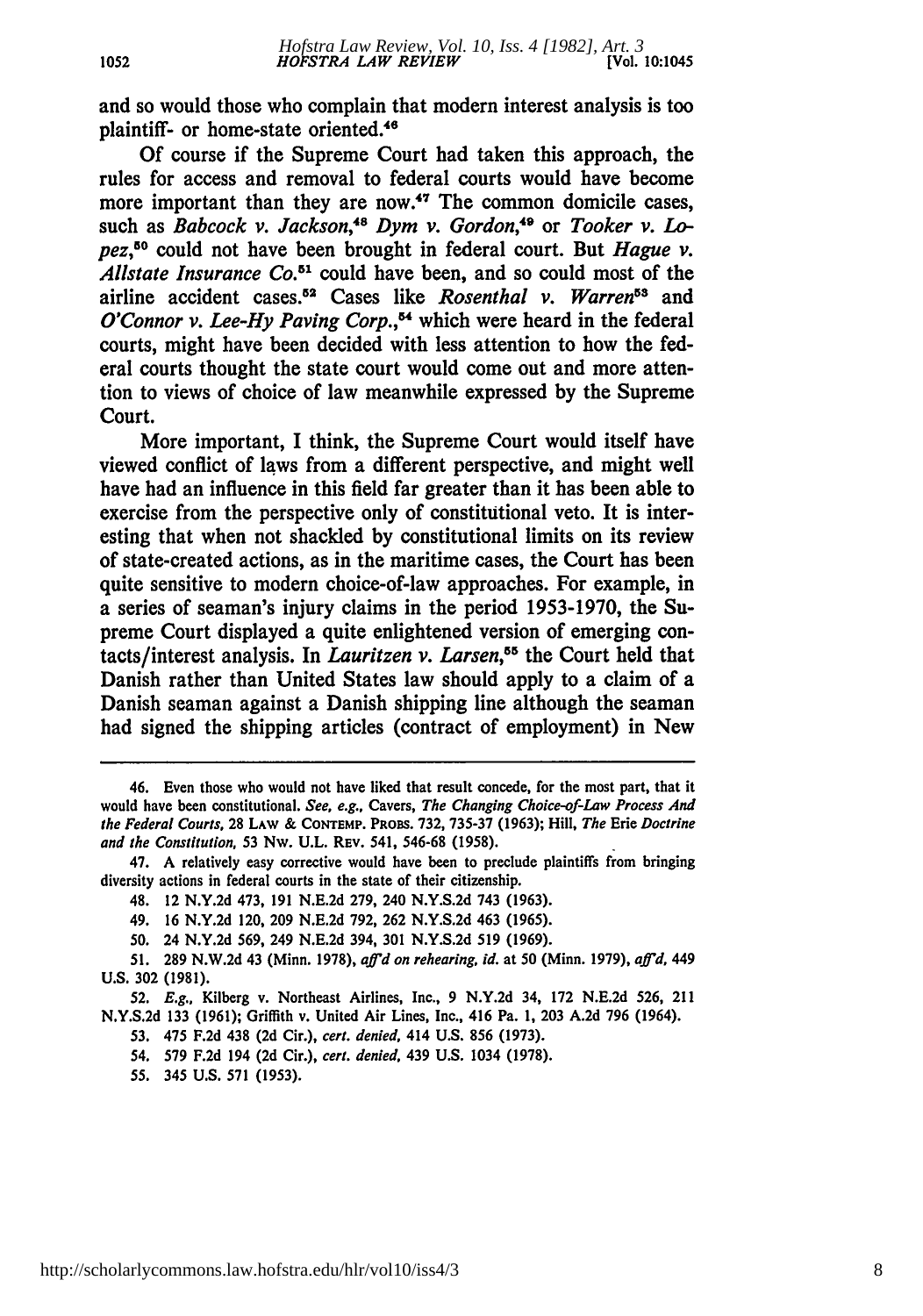**1982]**

York; in *Romero v. International Terminal Operating Co.*<sup>56</sup> putting aside a barely comprehensible debate about federal jurisdiction over general maritime claims,<sup>57</sup> the Court held that Spanish and not United States law should be applied to a claim of a Spanish seaman against a Spanish shipping line although the injury had occurred while the ship was in port in Hoboken, New Jersey; and in *Hellenic Lines Ltd. v. Rhoditis,58* the Court pierced the veil of a Greek vessel owned by a Greek corporation to apply United States law to an operation essentially based, in the United States and owned ninety-five percent by a person who had resided in the United States for a quarter century.<sup>59</sup> In *The Bremen v. Zapata Off-Shore Co.*<sup>60</sup> the Supreme Court gave a major boost to party autonomy in selection of forums for dispute settlement, overturning earlier doctrine opposed to "ousting the jurisdiction" of courts. While the decision was binding only on federal admiralty suits (and perhaps only on those arising out of international carriage), *Zapata* had a much wider influence, particularly when the Court had occasion to build on it just two years later in *Scherk v. Alberto-Culver Co.,61* where the Court upheld an agreement between the buyer and seller of a business to arbitrate all disputes in Paris against an attempt to bring the dispute before United States courts under the Securities and Exchange Act. In both *Zapata* and *Alberto-Culver* the courts of appeals had (by divided votes) held otherwise, that is, they sustained the jurisdiction of the United States courts rather than remitting the parties to adjudication in London<sup>62</sup> or arbitration in Paris.<sup>63</sup> Those decisions were rational, plausible, and certainly not unconstitutional. Yet I believe the Supreme Court was correct in reviewing both cases and in the results it achieved. But all of these cases arose under federal law, and all involved United States versus foreign, rather than Wisconsin versus Minnesota or New York versus Massachusetts choice of law.

<sup>56. 358</sup> U.S. 354 (1959).

*<sup>57.</sup> See id.* at **359-80.** For an explanation of this debate, see **G.** GILMORE & **C.** BLACK, THE **LAW** OF **ADMIRALTY** 468-72 (2d ed. 1975).

<sup>58. 398</sup> U.S. 306 (1970).

<sup>59.</sup> For an analysis of these decisions and their impact on the lower courts in handling seamen's claims, see G. **GILMORE** & **C. BLACK,** *supra* note 57, at 471-84.

<sup>60. 407</sup> U.S. **1** (1972).

<sup>61. 417</sup> U.S. 506 (1974).

<sup>62.</sup> In Re Unterweser Reederei, G.m.B.H., 446 F.2d 907 (5th Cir. 1971) (en banc) (per curiam), *affig* 428 F.2d 888 (5th Cir. 1970) (panel), *rev'd sub nom.* The Bremen **v.** Zapata Off-Shore Co., 407 U.S. 1 (1972).

<sup>63.</sup> Alberto-Culver Co. v. Scherk, 484 F.2d 611 (7th Cir. 1973), *rev'd,* 417 U.S. 506 (1974).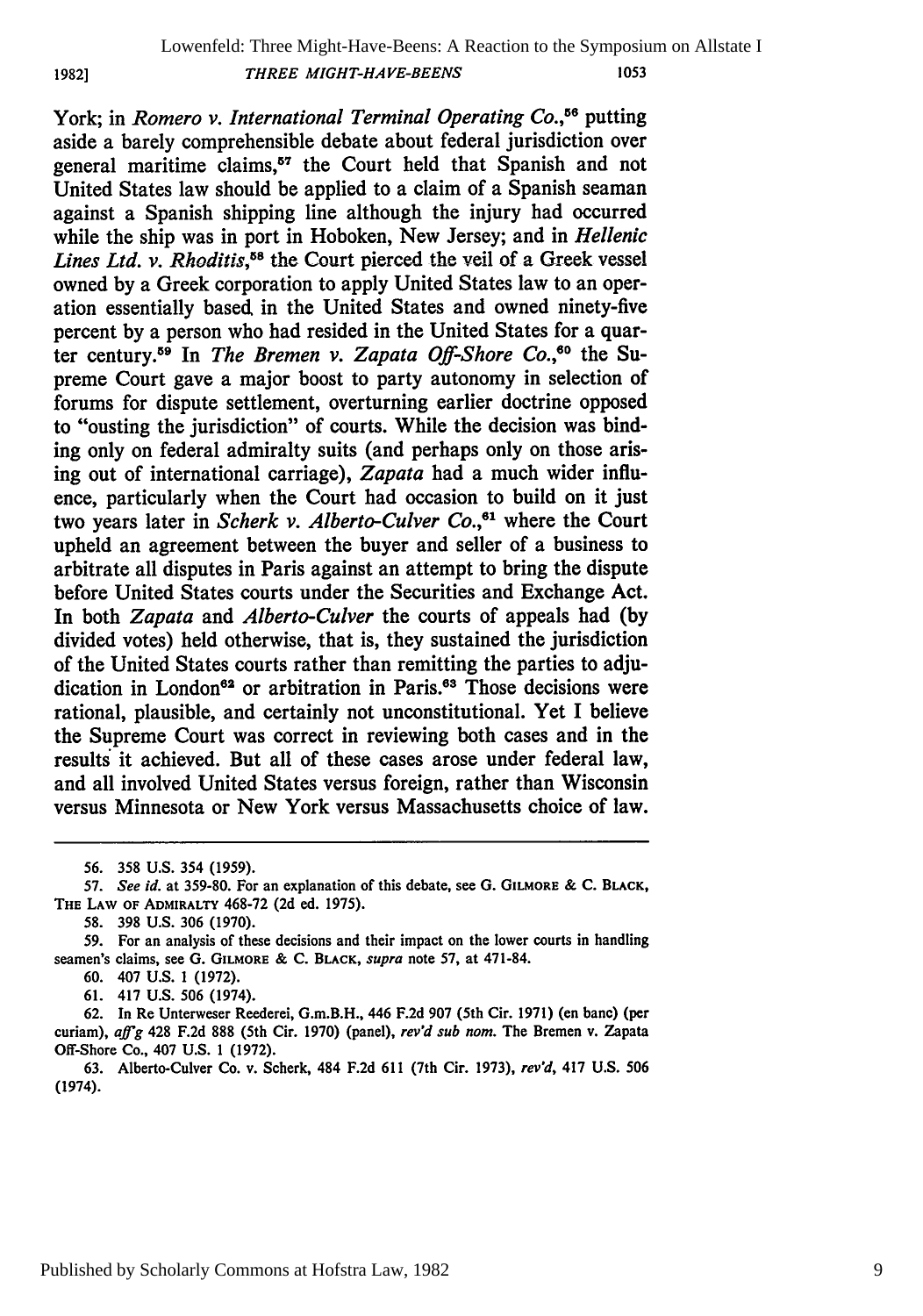I mention them only to point out on the one hand that the Court is not necessarily paralyzed when it comes to conflict of laws,<sup>64</sup> and on the other hand that the idea of a ripple effect from occasional decisions by the Supreme Court may well have substantial basis.

But before the discussion gets too fascinating, let us remember that all of this is under the heading of "might have been." The Supreme Court did not hear *Sampson;* it decided in *Klaxon* in favor of vertical conformity and against federal independence in interstate choice of law. To invent in 1981 a new role for the federal courts -- or for the Supreme Court-in choice of law, independent of the Constitution, is not only to tilt at windmills, but to urge a change in the allocation of judicial functions far more disturbing to the values of the American legal system than any possible gain to soundness in choice of law in claims against insurance companies.<sup>65</sup> What might have been possible in the context of the one great upheaval in that system-the shift from *Swift* to *Erie*-seems to me wholly inconceivable forty years later.

Professor Silberman grasps at the straw offered by Professor Monaghan-"a tacitly developed body of federal common law rules which resonate to constitutional values."<sup>66</sup> I am grateful to her for inducing me to reread Monaghan; he makes an interesting point about the relation between Congress' ability, in limited areas, to redirect certain decisions taken by the Supreme Court in implementation of the Constitution,<sup>67</sup> which one might think would not be possible if everything the Court did in such decisions were written on Mosaic tablets of constitutional law. Monaghan points out, for example, that holding certain statements given by persons under arrest in police stations to be violations of the privilege against self-incrimination is quite different from prescribing the *"Miranda* warnings" that every policeman carries in a pocket card to read to suspects when they are arrested.<sup>68</sup> Congress could not, by statute, legalize co-

<sup>64.</sup> **1** thus want to put some distance between myself and Professor Juenger when he says "there is little reason to trust [the Supreme Court's] ability to cultivate the conflicts jungle," though he and **I** come out alike in concluding that the Constitution is not in danger in cases such as *Hague.* Juenger, *Supreme Court Intervention in Jurisdiction and Choice of Law: A Dismal Prospect,* 14 **U.C.D.** L. **REV. 907, 916 (1981).**

**<sup>65.</sup>** At the risk of irrelevancy, **I** find it interesting to raise the question why virtually every interstate choice-of-law case that has gone to the Supreme Court has involved an insurance company as a named party.

**<sup>66.</sup>** Silberman, *supra* note 24, at **130** (citing Monaghan, *The Supreme Court 1974 Term, Foreword: Constitutional Common Law,* **89 HARV. L. REV. 1 (1975)).**

**<sup>67.</sup>** Monaghan, *supra* note **66,** at **13-17.**

**<sup>68.</sup>** *Id.* at **33.**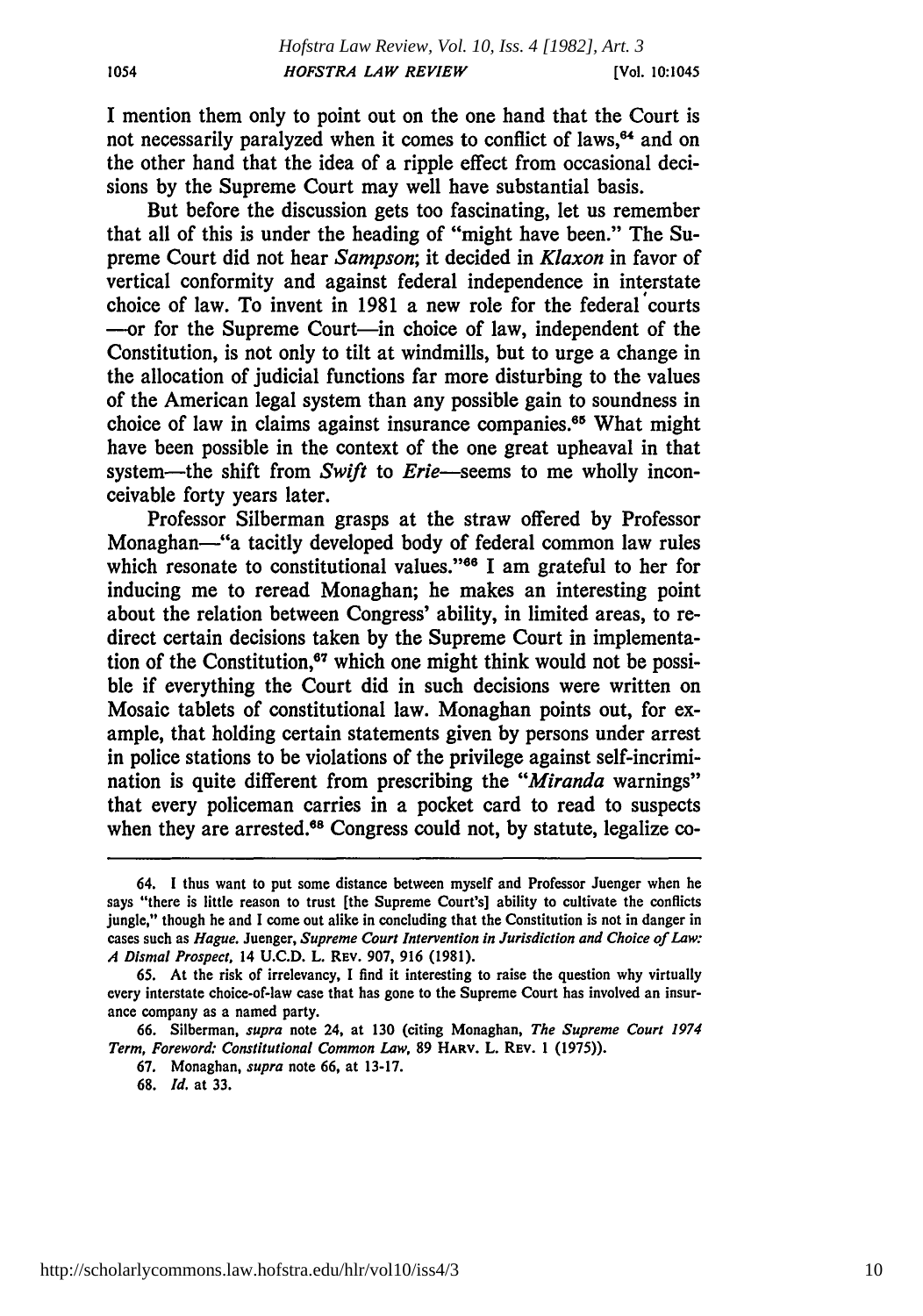erced confessions, but it might, Monaghan suggests, modify the requirement of the four warnings by concentrating, for instance, on the presence of counsel as a condition to introduction of a confession into evidence.69 Closer to our present subject, Monaghan says that Congress may authorize regulation by the states of certain aspects of interstate commerce which, without Congress' intervention, the Court would hold (or had held) to be impermissible interference by states with the power to regulate interstate commerce committed by the Constitution to Congress.70 If that is true, he says, there is a twilight zone between constitutional law and common law, and we should recognize it as such.<sup> $71$ </sup> I am not sure that he is right on what he calls the "negative-impact commerce clause cases,"<sup>72</sup> because I grew up believing in the Supreme Court's formulation in *Southern* Pacific *Co. v. Arizona:73*

For a hundred years it has been accepted constitutional doctrine that the commerce clause, without the aid of Congressional legislation. **. .** affords some protection from state legislation inimical to the national commerce, and that in such cases, *where Congress has not acted,* this Court, and not the state legislature, is under the commerce clause the final arbiter of the competing demands of state and national interests.74

In other words, if Congress acts to authorize state regulation in an area, it is not really redirecting the Court's interpretation of the Constitution, but simply exercising the authority committed to it by the Constitution.<sup>75</sup> But Professor Silberman would push the proposi-

75. An interesting example is § 208 of the Air Quality Act of 1967. Pub. L. No. 90-148, § 208, 81 Stat. 485, 501 (1967) (current version at 42 U.S.C. § 7543 (Supp. III 1979)). The Act prohibited any state or political subdivision from enforcing any standard relating to the control of new motor vehicle emissions, *id.,* § 208(a), 81 Stat. 501, but then authorized the Secretary of HEW (later the Administrator of the EPA) to waive the prohibition on the basis of certain findings, *id.,* § 208(b), **81** Stat. 501. The Administrator did issue a waiver to California, permitting that state to enforce stricter requirements than those in effect nationally. **38** Fed. Reg. 10317 (1973). Whether or not California's regulations concerning auto emissions would have been an unconstitutional restraint on interstate commerce without the action by Congress and the Administrator-compare, e.g., Huron Portland Cement Co. v. City of Detroit, 362 U.S. 440 (1960) (local smoke regulations upheld) *with* Air Transp. Ass'n of Am. v. Crotti, **389** F. Supp. **58** (N.D. Cal. 1975) (enforcement of state aircraft noise regulations enjoined)--it seems clear that with such action California's regulations are permissible. How-

**1982]**

<sup>69.</sup> *Id.* at 33-34.

<sup>70.</sup> *Id.* at 14-17.

<sup>71.</sup> *Id.* at 17.

<sup>72.</sup> *Id.*

<sup>73.</sup> 325 U.S. 761 (1945).

<sup>74.</sup> *Id.* at **769** (emphasis added) (citations omitted).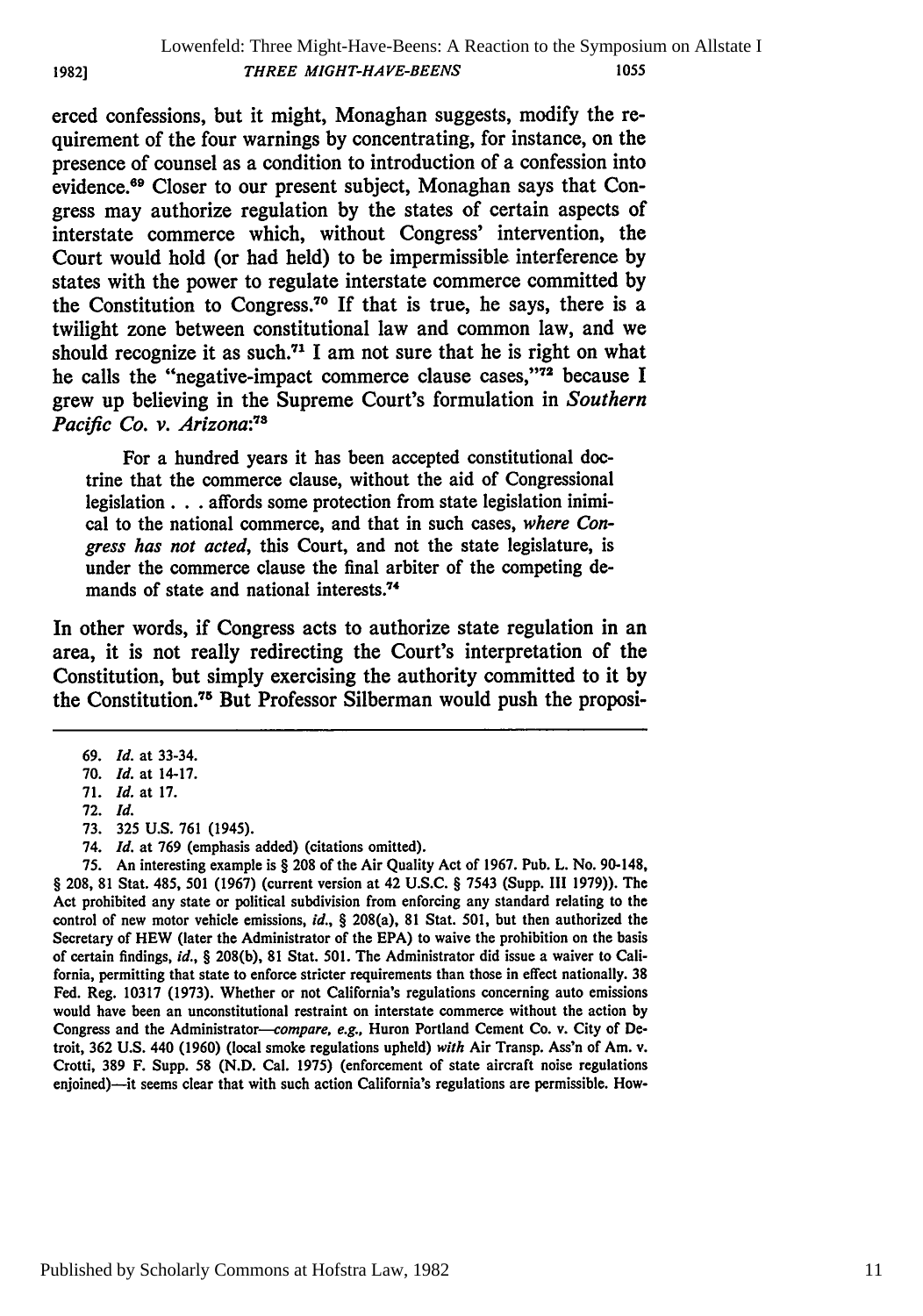tion one giant step further and apply it, without reference to what the Congress might do, to decisions **by** the Supreme Court when not wearing its constitutional mitre.<sup>76</sup>

It is an intriguing idea, though hard to recognize even in Monaghan's more modest version where only the relations between Congress and the Court are involved. Monaghan himself calls on "old Ezra who, when asked if he believed in infant baptism, replied: 'Believe in it? Why, man, I've seen it done!' "77 With all respect to Professors Monaghan and Silberman, I have not seen it done in the choice-of-law area, and **I** do not expect to.78 Imagine preparing a petition for certiorari in a case such as *Hague,* or Professor Silberman's favorite, *Blamey v. Brown,79* the case of the Wisconsin tavernkeeper sued in Minnesota under that state's dramshop law:

*The Court is requested to review this case because the Supreme Court of Minnesota applied Minnesota law to a case that should have been governed by Wisconsin law. While the decision below does not violate the full faith and credit or due process clauses of the Constitution, it violates the integrity of the choice-of-law process.*

**Of** course none of the cases that Monaghan cites came up in this way. They all came up as assertions that the Constitution had been violated, whether **by** a conviction based on a coerced confession or

- **76.** *See* Silberman, *supra* note 24, at **131.**
- **77.** Monaghan, *supra* note **66,** at **26.**

**79. 270 N.W.2d 884** (Minn. **1978),** cert. denied, 444 **U.S. 1070 (1980).**

ever, this seems not to illustrate a great area of common law, but simply a carrying out of the respective responsibilities of the several branches of our complicated government.

**<sup>78.</sup> I** am not, **of** course, speaking of federally created rights, which might make provision for choice of law to be exercised **by** courts as appropriate. *See, e.g.,* **S. 3305,** 90th Cong., **2d** Sess., **114 CONG.** REC. 9435 **(1968)** (the so-called Tydings Bill). That Bill would have made suits against airlines arising out of accidents triable exclusively in federal courts, and would have provided that the rights of the parties in any such action "shall be governed **by** the principles of the common law as they may be interpreted **by** the courts of the United States in the light of reason and experience." *Id.,* **114 CONG. REC. at 9436. I** testified that such a bill would be constitutional, even if it called for application of choice of law in certain respects, but that **I** would prefer more specific provisions to establish a uniform federal law. Professor Trautman, testifying at the same hearing, agreed with me on the issue of constitutionality, but thought the Committee should give more attention to permitting state law to determine such questions as who is entitled to sue on behalf of a person killed in a crash, though not to permitting state law to impose a ceiling on recoveries. *Aircraft Crash Litigation: Hearings on* **S. 3305** and **S. 3306** before the Subcomm. on *Improvements* in Judicial Machinery of the Senate Comm. *on* the Judiciary, 90th Cong., **2d** Sess. **1-7 (1968)** (proposed legislation); *id.* **at 91-100** (testimony of Professor Andreas Lowenfeld); **id.** at 110-22 (testimony of Professor Donald T. Trautman).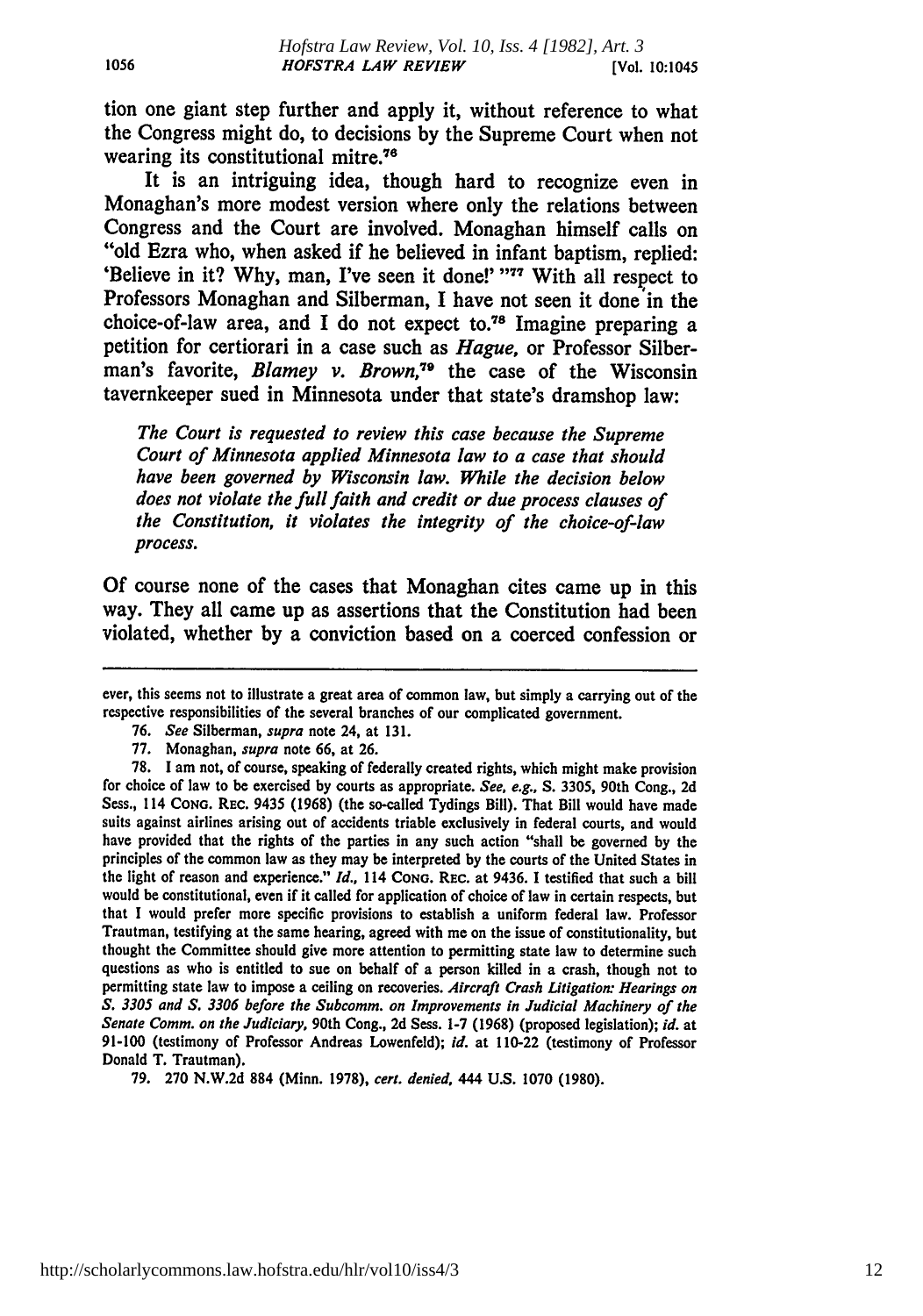unreasonable search, or **by** a state regulation interfering with the free flow of commerce. Further, with very few exceptions, the Court holds that the Constitution either has or has not been violated.<sup>80</sup> Moreover, the Court is quite strict in linking its pronouncements to the basis on which its jurisdiction is invoked. I am wholly unpersuaded that it would reject a claim of violation of the Constitution **by** a state court and then go on-as if **by** pendent jurisdiction-to pronounce that as a matter of federal common law the decision below reflected misunderstanding of sound conflict-of-laws analysis and must therefore be set aside.

**1982]**

The reader should not be surprised if I conclude where **I** began-pleased with the result in *Allstate v. Hague.* **I** was, after all, not an unbiased observer; while **I** tried to present the case from a broad and scholarly perspective, I appeared not as *amicus curiae,* but as advocate for a bereaved plaintiff. Not only does the Republic still stand after *Hague,* but so does conflict of laws-for all of us to practice our skills, sharpen our minds, and continue our search.

Published by Scholarly Commons at Hofstra Law, 1982

**<sup>80.</sup>** Not being a specialist in constitutional law, **I** am perhaps out of my depth in making this statement. The only decisions that occur to me that may require qualification of the statement in text are Byrd v. Blue Ridge Rural Elec. Coop., Inc., **356 U.S. 525, 537 (1958),** where the Court spoke of "the influence-if not the command--of the [Constitution]," and Banco Nacional de Cuba v. Sabbatino, **376 U.S. 398,** 423 (1964), where the Court spoke of" 'constitutional' underpinnings."